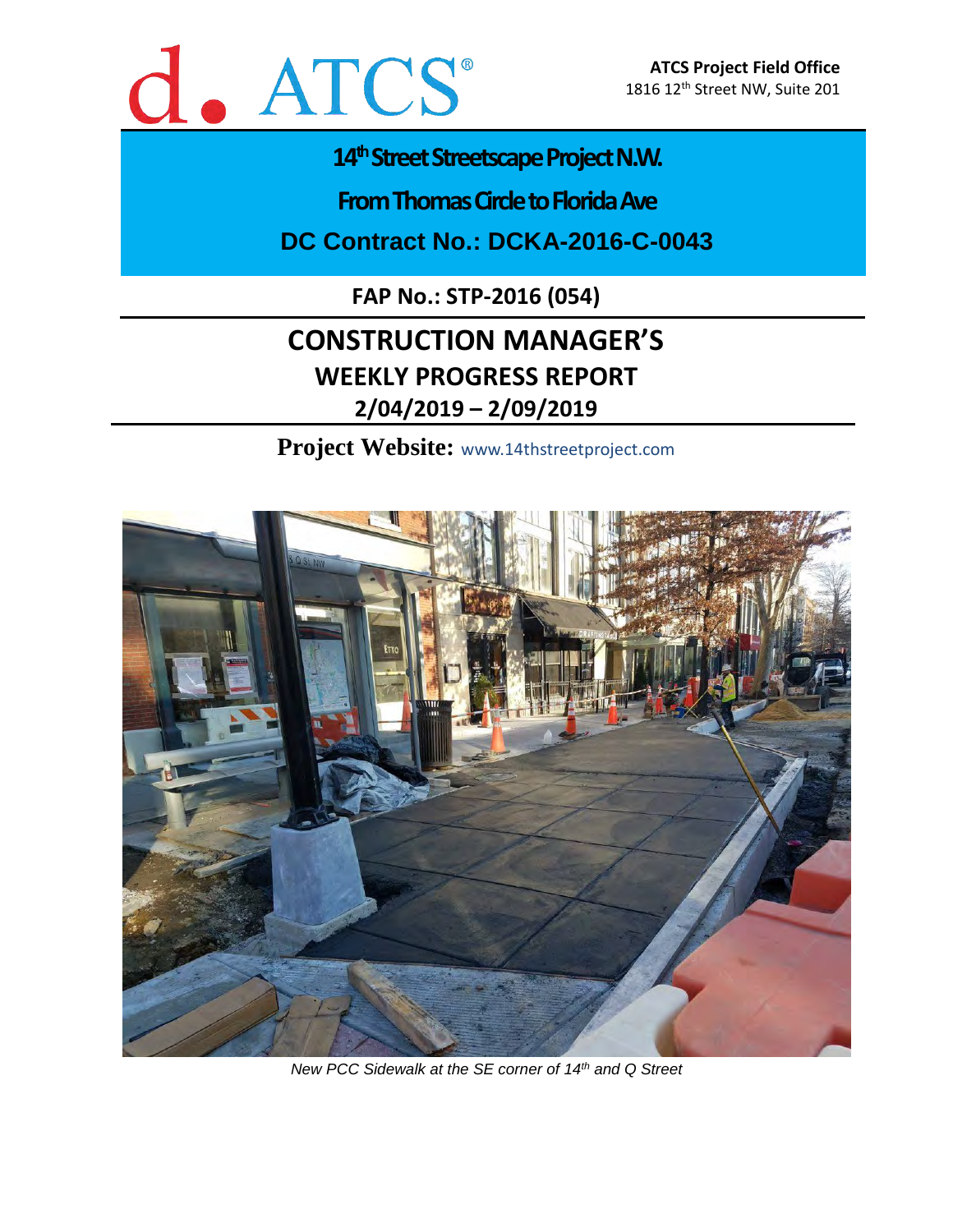

**WEEK ENDING 2/09/2019**

PAGE 2 of 7

# **1. EXECUTIVE SUMMARY**

## **Project Description:**

The scope of the construction work includes the followings:

- The removal and disposal of existing roadway pavement, curb and gutter and sidewalks, milling of existing asphalt pavement to the extents shown on plans.
- The resurfacing of existing asphalt pavement using 2" Superpave AC surface on 14<sup>th</sup> Street between Thomas Circle and Florida Ave as shown in the plans.
- The replacement of all curbs and gutters with Granite Curbs, 12" Brick Gutter, Concrete Sidewalk, Wheelchair/Bicycle Ramps, and Cobble Stone LID Paver, Bioretention Planters as shown on the plans or as directed.
- The removal and transportation to storage yard of Existing Traffic Signals and Light Poles as shown on plans. Traffic signal relocation and equipment upgrading of Traffic Signals at all intersections of 14<sup>th</sup> Street within the project limit as shown on plans.
- Streetscaping throughout the 14<sup>th</sup> Street corridor as shown in the plans.
- The installation of traffic signing and permanent pavement markings.
- Upgrading of street lighting throughout the 14<sup>th</sup> Street corridor as shown in the plans.
- Construction and upgrading of single catch basin, double catch basin, and triple catch basin.
- Construction / Upgrading of new Watermains, Fire Hydrants
- Full Reconstruction of R Street.
- Installation of new Bus Islands and bus pads as shown on the plans and as directed.
- The installation and use of erosion and sediment control measures as required.
- Mobilization and demobilization, performance of field layout, provision and maintenance of engineer's field facilities, progress photographs, and the proper maintenance of vehicular and pedestrian traffic during construction, including provision of all required construction warning and detour signs and traffic control devices.

# **Work by Others**

The PEPCO manhole replacement or vault adjustments activities will be done by others approved by PEPCO. The ATCS CM team will coordinate all these activities with the Contractor and PEPCO.

# **2. STATUS OF CONSTRUCTION / PROGRESS SUMMARY**

# **Progress Summary:**

- 1. Omni onsite excavating and installing electrical conduits and manholes
- 2. Omni is excavating and installing Traffic Signal and Street Light Foundations
- 3. Omni excavating and installing Catch Basins and Sewer Manholes
- 4. Omni excavating and install new water main and Fire Hydrants for DC Water
- 5. Den installing PCC Sidewalk, Granite Curb, Brick Gutter, ADA Ramps
- 6. FMCC Electrical Installing Traffic Signal Poles, Transformer Bases, Traffic Control Cabinets, and Pendent Poles
- 7. FMCC onsite providing MOT for Subcontractors

# **CM Community Outreach Activities**

- 1. Connected with retailers and property owners in project corridor to provide updates and address any questions or concerns.
- 2. Project Website is up and running. Responded to email questions that came through Project Website.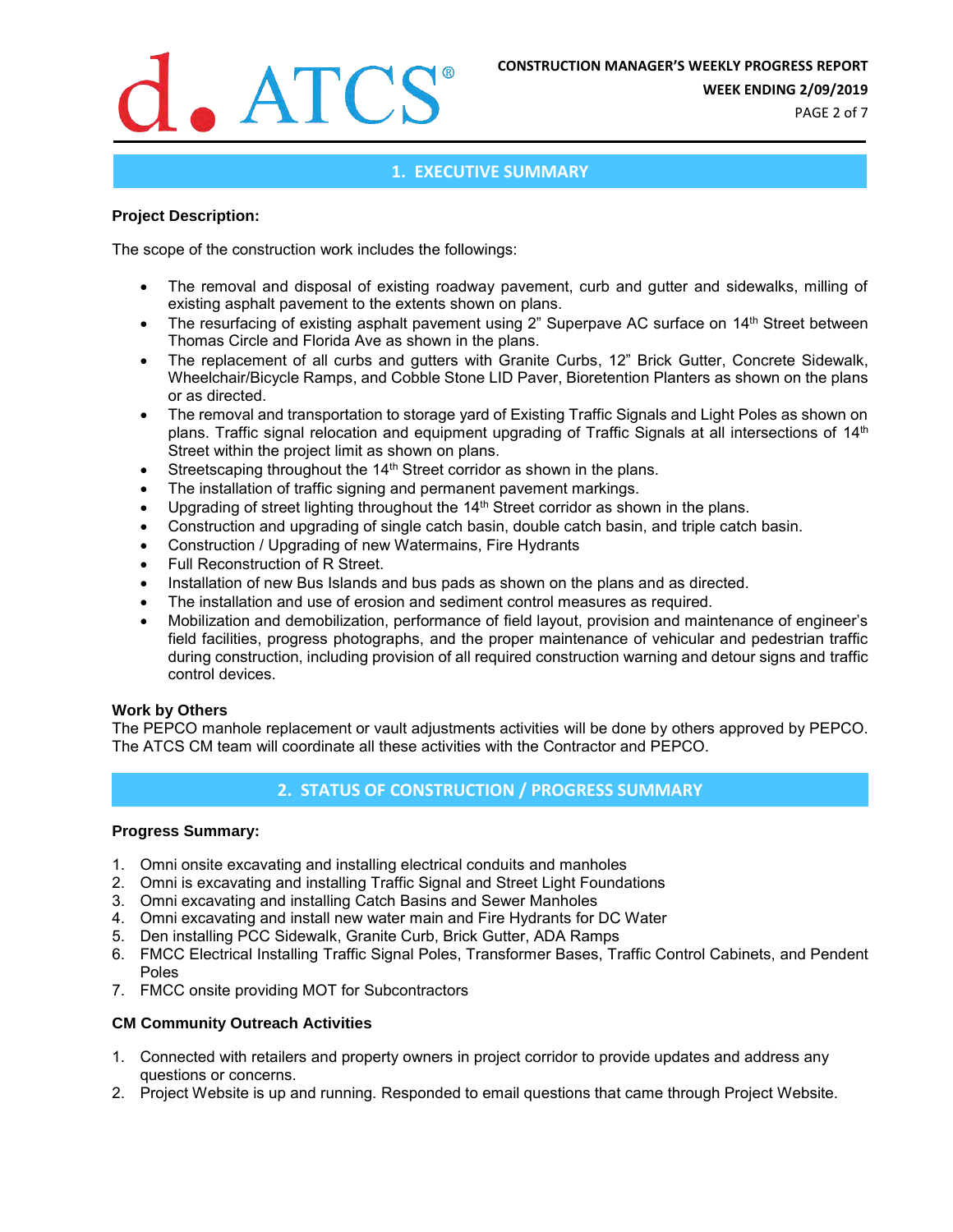

PAGE 3 of 7

## **3. ISSUES / ACTION ITEMS**

- Ongoing Issues / Items: Pepco working on conflicts (approx. 12) and to give CM a report on time frame for design and corrections.
- Clear Channel provide a cost for removal, request a detail breakdown of cost
- Action Items:
- New Issues / Items: None

#### **4. MEETINGS / PROJECT COORDINATION**

Progress Meeting are schedule at the Field Office every Tuesday at 10:30am

#### **5. DAILY WORK PERFORMED**

#### **Monday 2/04/2019**

- 1. DEN worked at the SE Corner of 14<sup>th</sup> and Q Street, and NE Corner of 14<sup>th</sup> and P Street installing embankment and setting Granite Curb and placement of ADA Ramp at the bump outs.
- 2. Omni continue excavating and installing 2" and 4" PVC Conduit between TC17 to P17, MH78 to EM03, MH68 to MH67, MH68 to MH66
- 3. Omni excavated and installed manhole MH67
- 4. Omni placed PCC Base around EM03
- 5. FMCC was onsite providing MOT for these operations

#### **Tuesday 2/05/2019**

- 1. Omni placed RC-6 as backfill and GAB as Aggregate Base Material in the electrical trenches for (MH68 to MH66, EM03 to MH78)
- 2. Omni continued to install two (2) Combine sewer manholes (MH23, and MH16)
- 3. DEN began construction of the bump out at the SE corner of  $14<sup>th</sup>$  and Q Street
- 4. FMCC was onsite providing MOT for these operations

#### **Wednesday 2/06/2019**

- 1. Omni placed Class E concrete as PCC over TC17 to P17, MH78 to Em03, MH68 to MH67, and MH68 to MH 66
- 2. DEN placed PCC sidewalk at the SE Corner of  $14<sup>th</sup>$  and Q and at the SW corner of  $14<sup>th</sup>$  and Q Street
- 3. FMCC was onsite providing MOT for these operations

#### **Thursday 2/07/2019**

- 1. Omni placed 2" and 4" PVC Conduit between EM10 to L91, EM10 to MH74, EM10 to TS59
- 2. Omni installed the PCC connection pipe between MH16 to CB-24
- 3. DEN backfilled abandoned vault between Church and Q Street on the Westside
- 4. FMCC Electrical removed two (2) existing Pendent poles (R22, R23)
- 5. FMCC was onsite providing MOT for these operations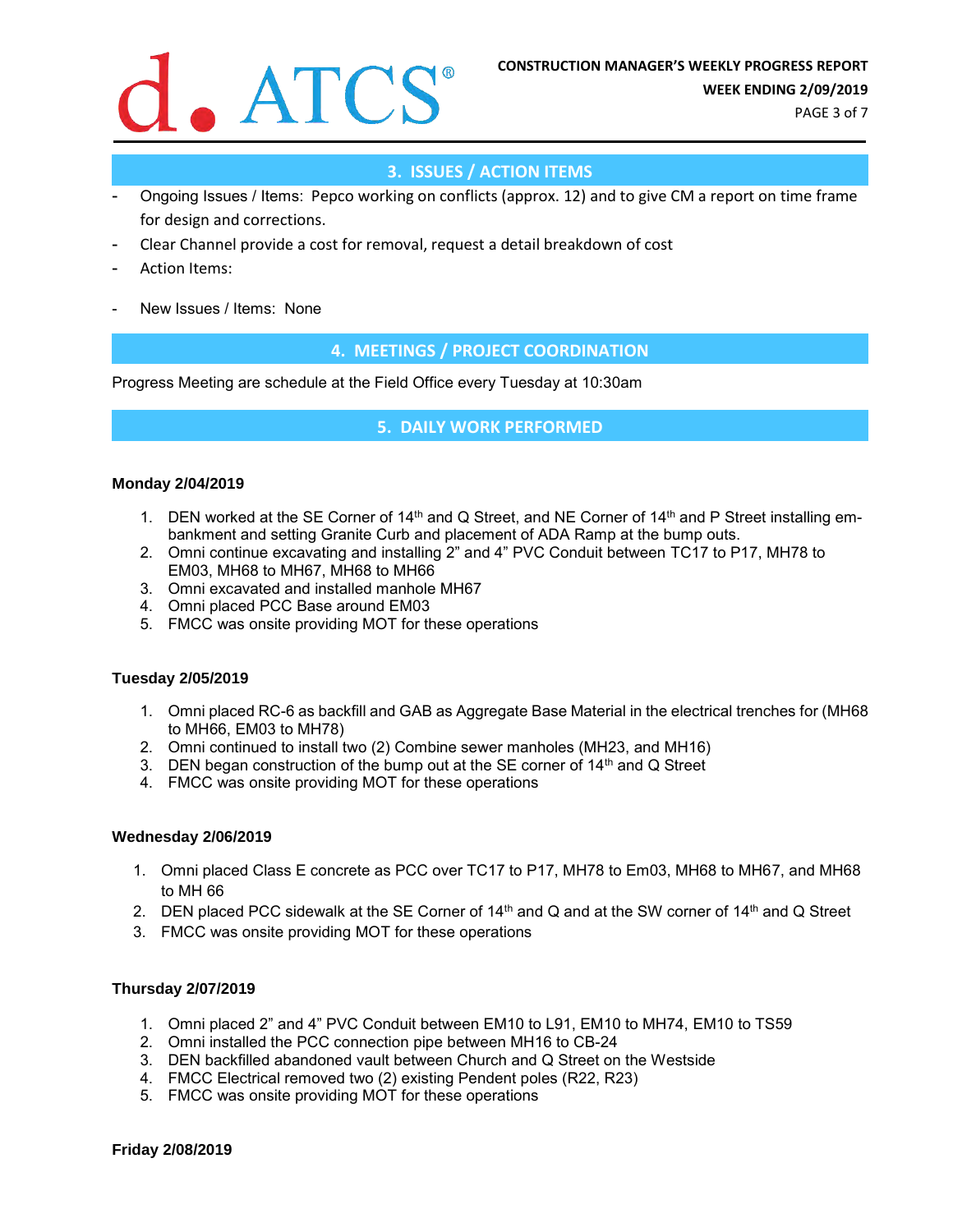

PAGE 4 of 7

- 1. DEN placed an ADA Ramp at the SW Corner of 14<sup>th</sup> and Q Street
- 2. DEN continued with PCC Sidewalk replacement between Q Street and P Street on the Westside
- 3. Omni excavated and installed Manhole (MH64) and installed 2" and 4" PVC Conduit between MH64 to MH63
- 4. FMCC was onsite providing MOT for these operations

#### **Saturday 2/09/2019**

1. Contractor elected not work this day

**6. INSPECTION & MATERIAL TESTS PERFORMED**

2/7/19 17.0 CY of Class E concrete Slump 6", Air 7.2% and four (4) cylinders were made

### **7. RFI's / SUBMITTALS**

- Requests For Information:
	- o We have received 18 RFIs; 17 RFIs have been answered.
- Submittals:
- o We have received 73 Submittals; 72 Submittals have been Approved

**8. CHANGE ORDERS/TASK ORDERS**

o CM Task Order Modification submitted to DDOT for time extension was approved

**9. DBE or CBE PARTICIPATION SUMMARIES**

- ATCS CBE / DBE Activity:
	- o Hayat Brown LLC.: Provided Office Engineering support for this project.
- ATCS CBE / DBE Activity
	- o Cube Root, Corp.: Providing an Electrical Inspector to support the project.
- Fort Myer Construction Corp. DBE Activity:
	- o Omni Excavators Inc.
	- o Den United LLC.

**10. ACCIDENTS / INCIDENTS**

- None

**11. PHOTOS OF WORK PERFORMED THIS PERIOD**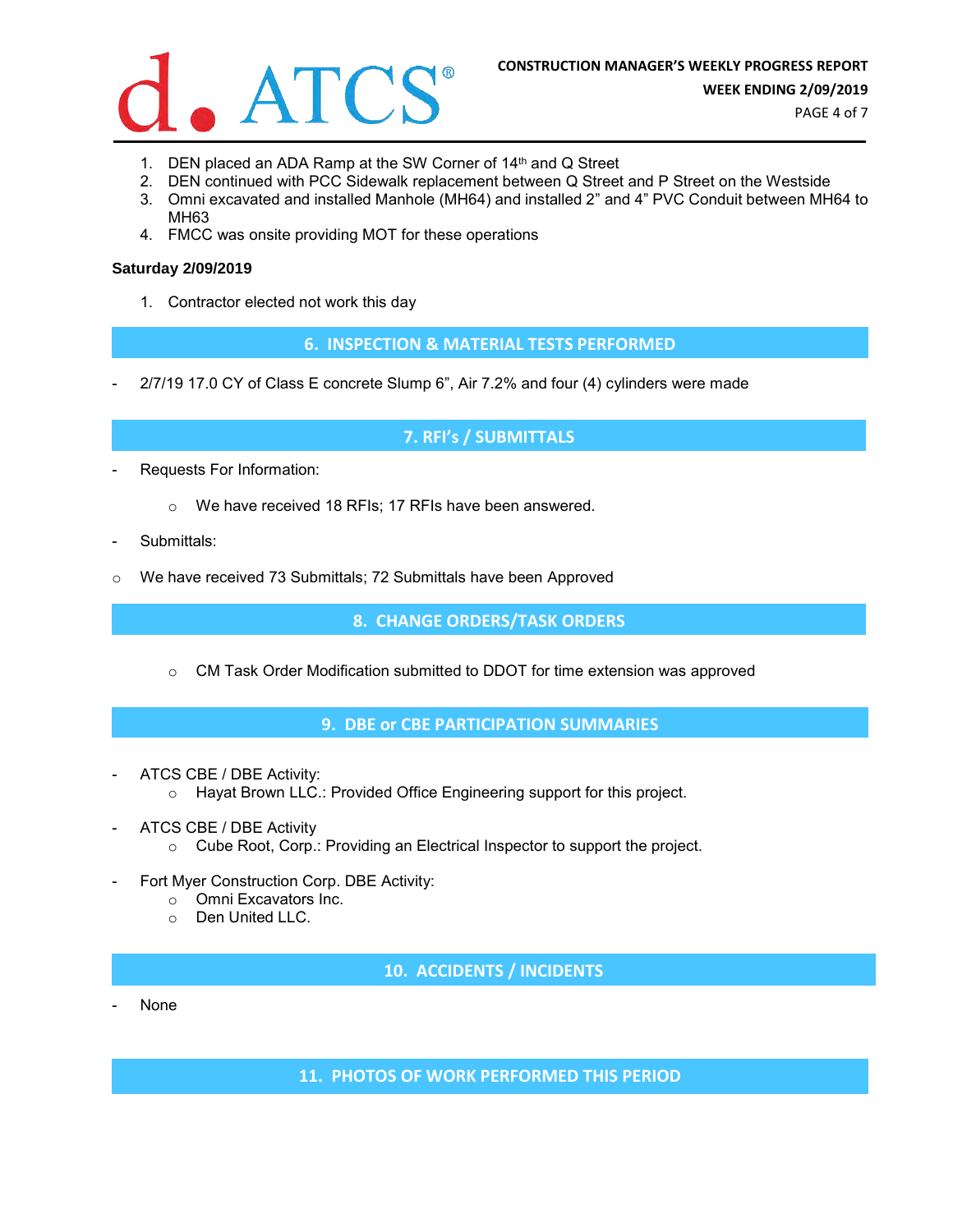

**WEEK ENDING 2/09/2019** PAGE 5 of 7



*Placement of PCC pad for Sewer Manhole (MH16)*



*Installation of Brick Gutter near SE Corner of 14th and Q Street*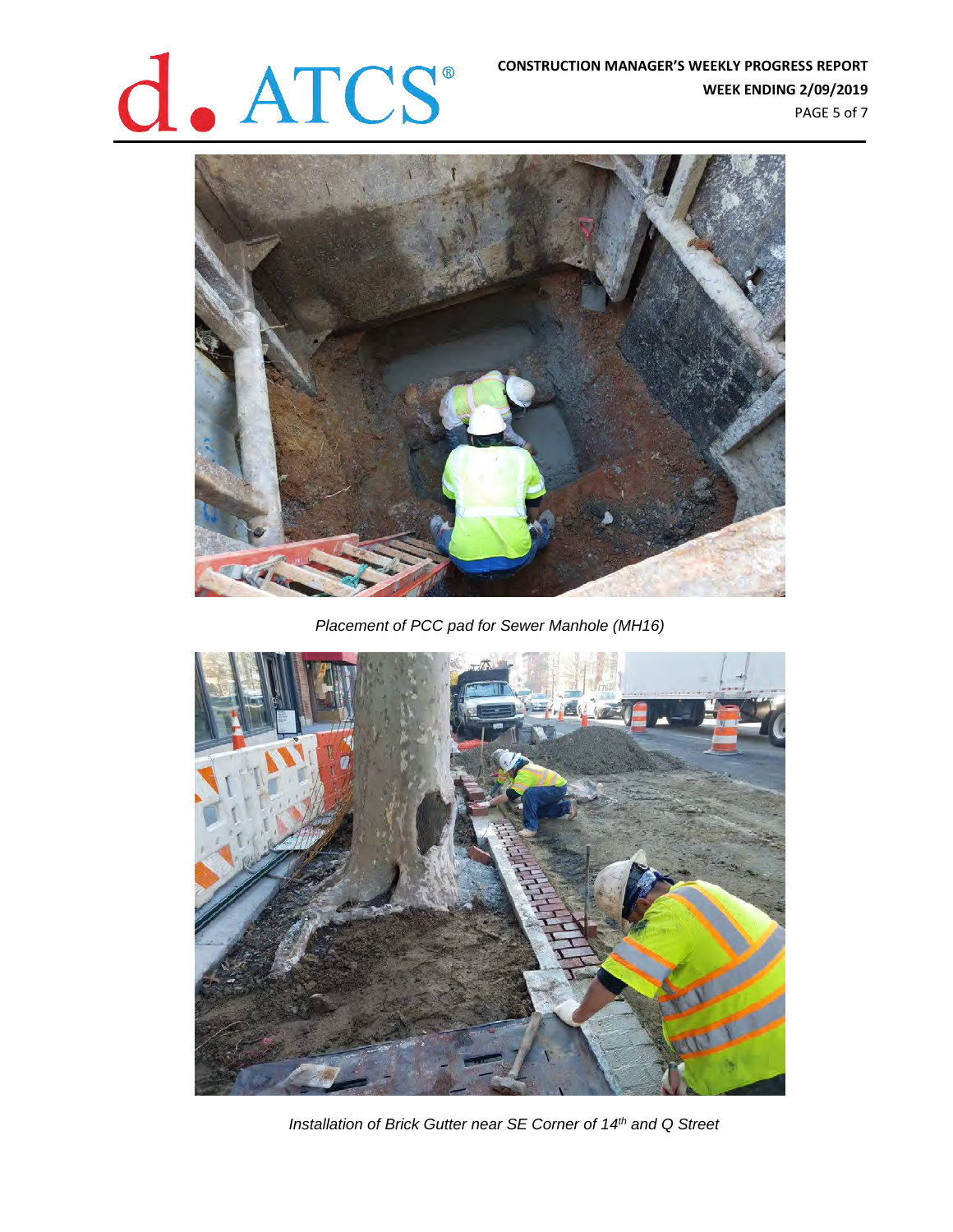# **CONSTRUCTION MANAGER'S WEEKLY PROGRESS REPORT**<br>WEEK ENDING 2/09/2019

**WEEK ENDING 2/09/2019** PAGE 6 of 7



*Saw Cutting for Bump Out installation* 



*Installation of Brick Combine Sewer at MH23*